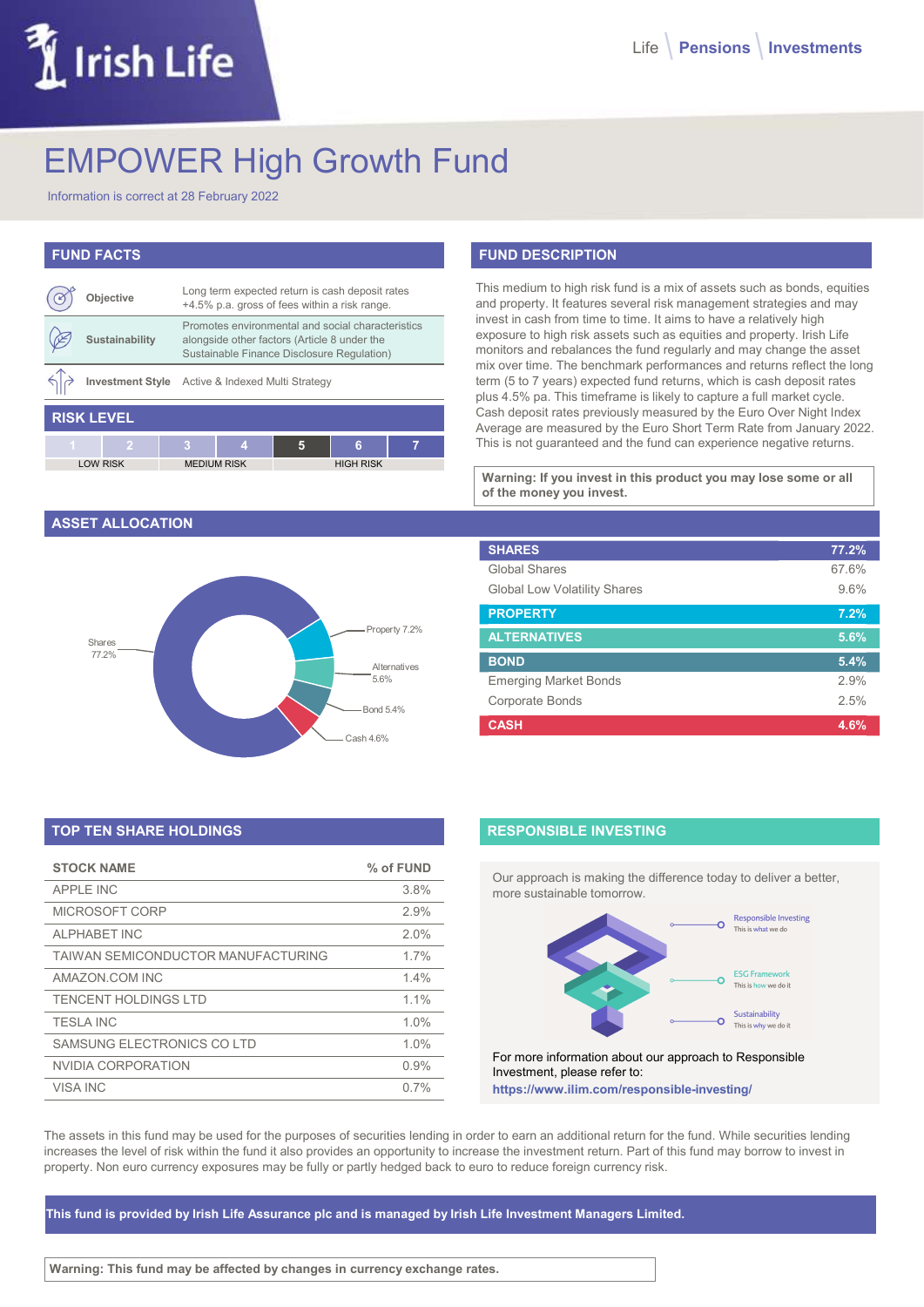#### SHARE SECTOR DISTRIBUTION

| <b>SECTOR</b>                 | % of FUND |
|-------------------------------|-----------|
| Information Technology        | 22.8%     |
| Financials                    | 14.5%     |
| <b>Consumer Discretionary</b> | 13.5%     |
| Health Care                   | 11 2%     |
| <b>Communication Services</b> | 7.9%      |
| Industrials                   | 7.8%      |
| <b>Consumer Staples</b>       | 6.1%      |
| <b>Materials</b>              | 5.4%      |
| Energy                        | 3.8%      |
| Other                         | 7.0%      |

#### RISK MANAGEMENT STRATEGIES



# CALENDAR YEAR RETURN

|           | <b>YTD</b> |
|-----------|------------|
| Fund      | $-5.87%$   |
| Benchmark | 0.63%      |

#### PERFORMANCE AS AT 28/02/2022

|           | 1 Month  | <b>Since Launch</b> |
|-----------|----------|---------------------|
| Fund      | $-2.97%$ | $-5.30\%$           |
| Benchmark | 0.30%    | 0.86%               |

Fund returns are quoted before taxes and after a standard annual management charge of 0.29%. Annual fund management charges are calculated and deducted based on the offer price of the fund. The unit price and value of the fund are always quoted after an allowance has been made for the fund management charge. There is no Bid/Offer spread.

Launch Date (for the series used in the above performance illustration) = 10 Dec 2021; YTD = year to date; p.a. = per annum Source: Irish Life Investment Managers

Benchmark: The standard against which the performance of the fund is measured. It typically includes market indices or weighted combinations of these as appropriate.

Warning: Past performance is not a reliable guide to future performance.

Warning: The value of your investment may go down as well as up.